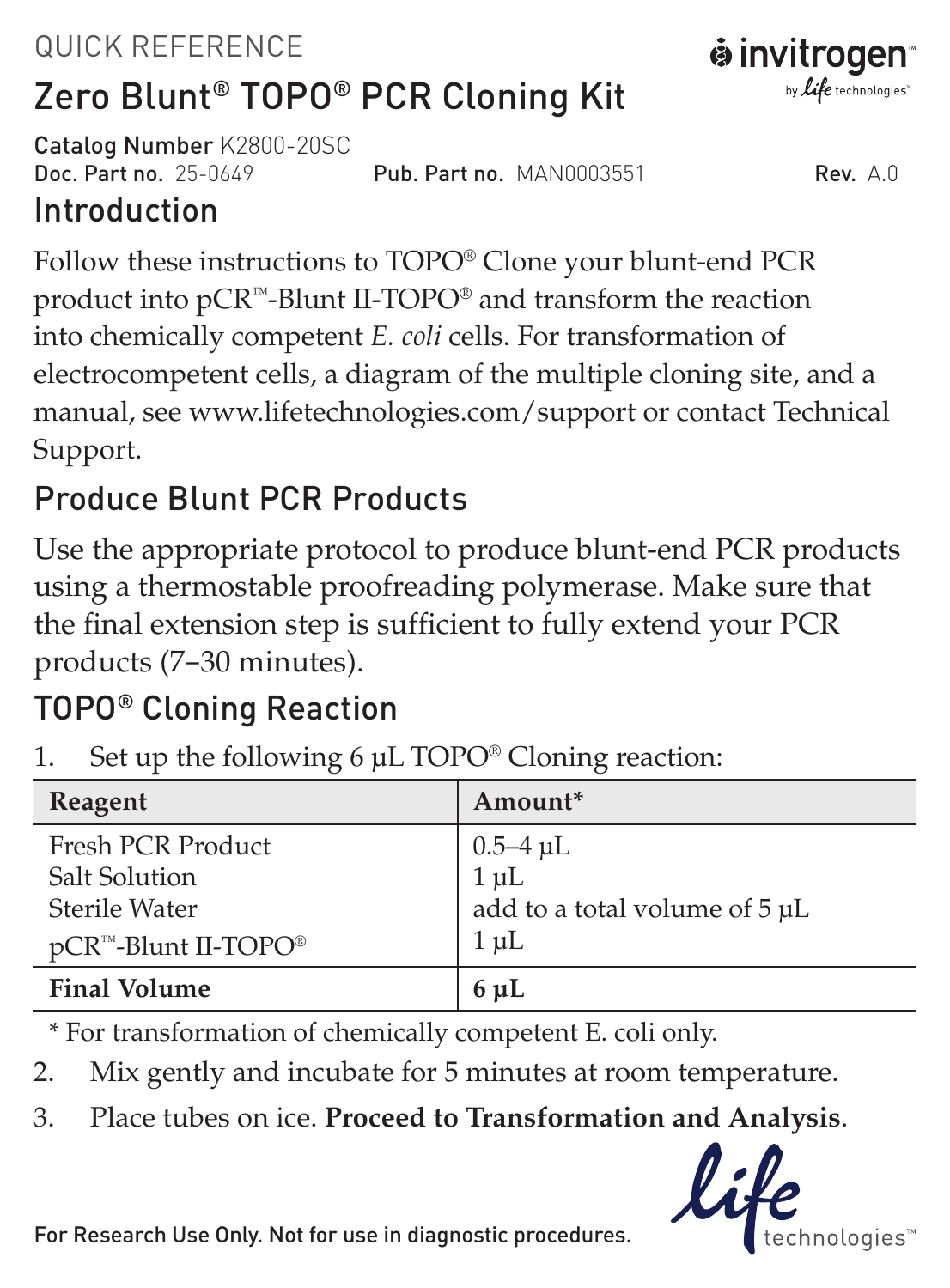## Transformation and Analysis

Follow the protocol in this section to transform chemically competent cells and to analyze positive clones. To transform electrocompetent cells, refer to the Zero Blunt® TOPO® PCR Cloning Kit manual.

## One Shot® Chemical Transformation

- 1. Thaw 1 vial of One Shot® *E. coli* cells **on ice** for each transformation.
- 2. Add 2 µL of the TOPO<sup>®</sup> Cloning reaction to each vial of One Shot® cells to be transformed, and mix gently.
- 3. Incubate the vials on ice for 5–30 minutes.
- 4. Heat-shock the cells for 30 seconds at 42°C without shaking.
- 5. Add 250 µL of room temperature S.O.C. medium to the cells.
- 6. Cap the tubes and shake them at 37°C for 1 hour.
- 7. Spread 10–50 µL from each transformation on pre-warmed LB plates containing 50 µg/mL kanamycin or pre-warmed Low Salt LB plates containing 25 µg/mL Zeocin™ selective antibiotic. Refer to the Zero Blunt® TOPO® PCR Cloning Kit manual for a Low Salt LB medium recipe.
- 8. Incubate plates overnight at 37°C.

An efficient TOPO® Cloning reaction should produce several hundred colonies. Pick ~10 colonies for analysis. **Proceed to Analyze Positive Clones**.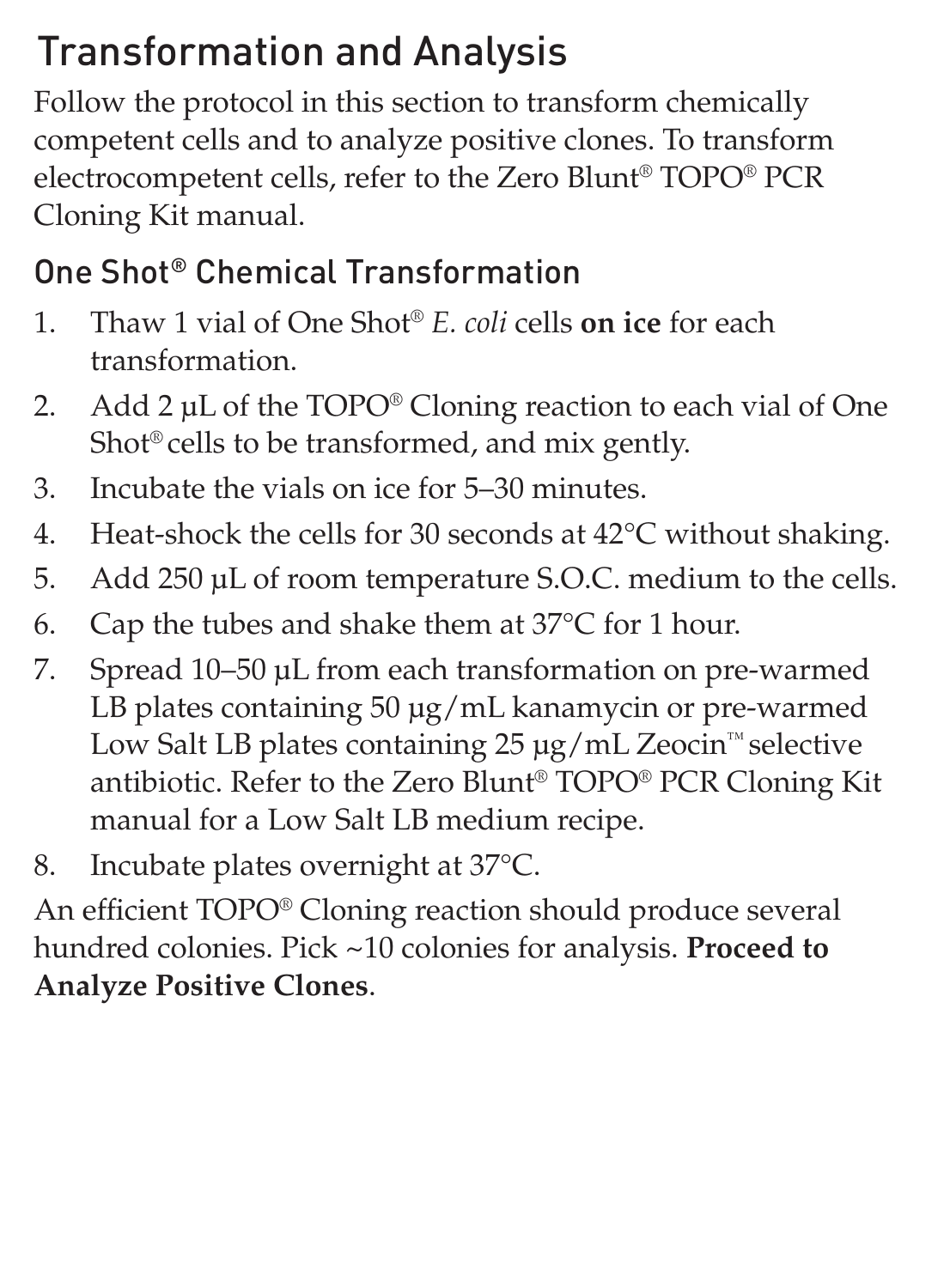## Transformation and Analysis, Continued

## Analyze Positive Clones

- 1. Culture the 10 colonies overnight in LB medium containing 50 µg/mL kanamycin or Low Salt LB medium containing 25 µg/mL Zeocin™ selective antibiotic.
- 2. Isolate plasmid DNA using your method of choice. For ultrapure plasmid DNA, we recommend the PureLink® HQ Mini Plasmid Purification Kit (Cat. no. K2100-01).
- 3. Analyze the plasmid by restriction analysis or by sequencing to confirm the presence and orientation of the insert.

## Map of pCR™-Blunt II-TOPO®

**L**&F&FREE TOPO lac promoter/operator region: bases 95-216  $acZ_{\alpha}$ M13 Reverse priming site: bases 205-221 lacZ-alpha ORF: bases 217-576 SP6 promoter priming site: bases 239-256 Multiple Cloning Site: bases 269-399 **pCR<sup>™</sup>-Blunt II-**TOPO<sup>®</sup>-Cloning Site: bases 336-337 **TOPO®** T7 promoter priming site: bases 406-425 M13 (-20) Forward priming site: 3519 bp bases 433-448 Fusion joint: bases 577-585 ccdB lethal gene ORF: bases 586-888 Zeocin kan promoter: bases 1099-1236 Kanamycin resistance ORF: bases 1237-2031 Zeocin™ resistance ORF: bases 2238-2612 pUC origin: bases 2724-3397